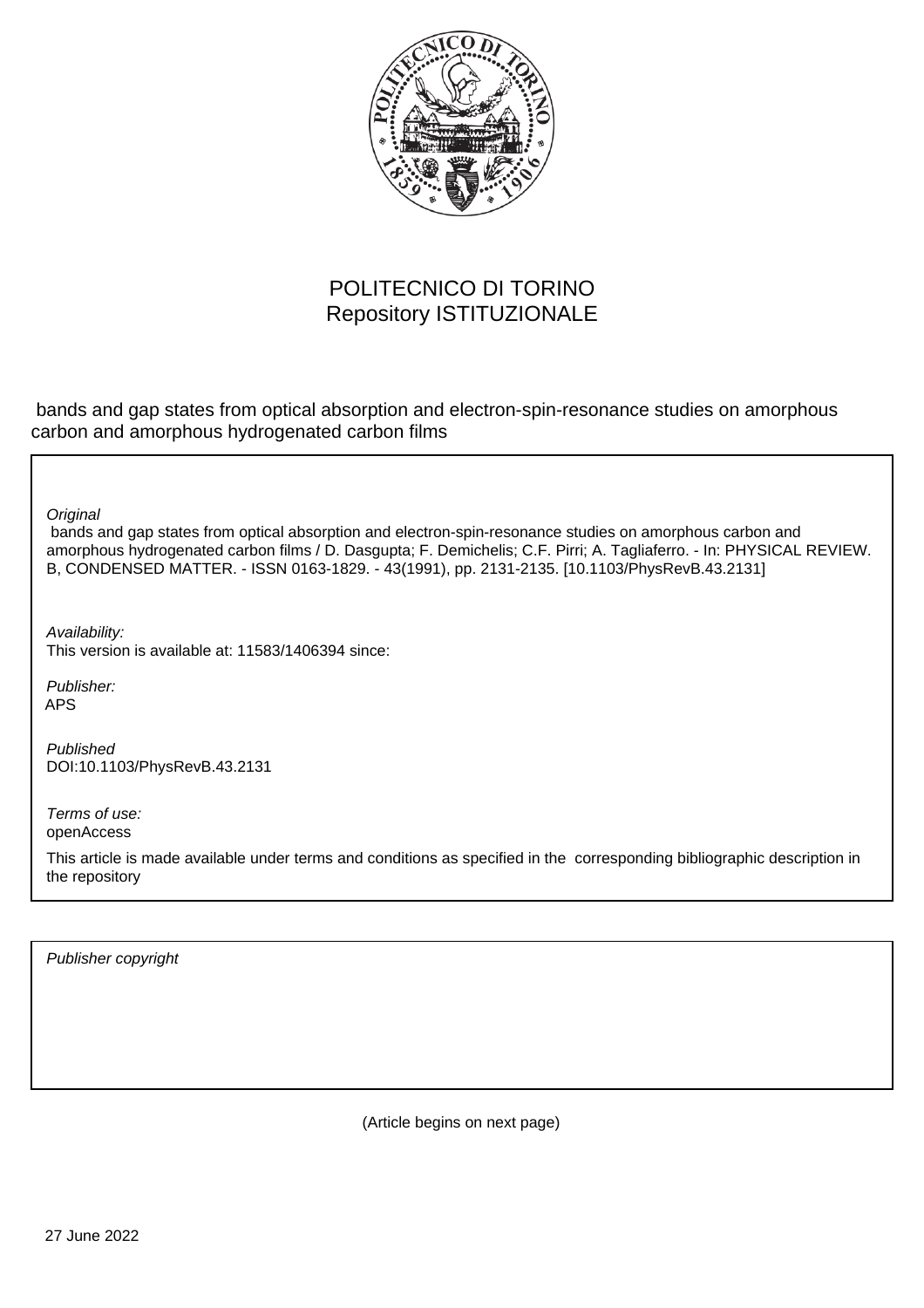# $\pi$  bands and gap states from optical absorption and electron-spin-resonance studies on amorphous carbon and amorphous hydrogenated carbon films

D. Dasgupta,\* F. Demichelis, C. F. Pirri, and A. Tagliaferro Dipartimento di Fisica, Politecnico di Torino, Torino, Italy (Received 2 August 1990)

Amorphous carbon a-C and amorphous hydrogenated carbon a-C:H films were prepared by rf sputtering of a graphite target in argon and argon-plus-hydrogen atmospheres, respectively. The optical-absorption coefficients of these films were measured by a spectrophotometer in the highabsorption range and by photothermal deflection spectroscopy in the low-absorption range. They were also studied by electron-spin-resonance (ESR) measurements. The optical-absorption spectrum is found to have a rather broad peak, in contrast to the sharp rise in absorption near the band gap observed for normal semiconductors. To explain this broad peak, a model density of states (DOS) for these materials is proposed, in accordance with their well-known microstructure. This consists of a pair of broad Gaussian-like distributions lying above and below the Fermi level and separated by about 4 eV, arising out of the  $\pi$  states of the aromatic sixfold rings that comprise the bulk of the graphitic sp<sup>2</sup> regions, as well as pairs of discrete levels that are about 0.6 eV apart and are produced by fivefold and sevenfold rings present in these regions. The proposed DOS explains the essential features of the optical-absorption spectra and ESR data. The validity of the concept of the optical gap for these materials is also discussed.

#### INTRODUCTION

Amorphous carbon a-C and amorphous hydrogenated carbon a-C:H have been attracting a great deal of interest in the last few years. Valuable information on their properties and structures can be obtained by analyzing absorption-coefficient data in the NIR-visible-UV region and from electron-spin-resonance (ESR) signals.

However, the information is often looked at in light of existing models for amorphous semiconductors. In a typical amorphous semiconductor, such as a-Si:H, the electronic states can be divided into three types: extended, band tails, and deep states.<sup>3</sup> Each of these originates from a different physical process: extended states from longrange correlation and symmetry, tail states from structural disorder, and deep states by structural defects. While deep states can be investigated by means of the ESR technique, information about the states lying near band edges is more difficult to obtain. Since in amorphous semiconductors the gap between conduction and valence bands is filled with states, the concept of gap, as used in crystalline materials, is modified. While there is no gap in the sense of an energy region lacking states, a mobility gap exists, since the mobility in extended (band) and localized (tail) states is different by orders of magnitude.<sup>3</sup> The band edges are now looked at as the energies at which a transition from extended to localized states occurs. However, while the determination of the exact position of the mobility edges is difficult, if at all possible, the extraction of the value of the so-called optical gap<sup>2</sup>  $E<sub>g</sub>$  from the absorption-coefficient energy dependence is a routine procedure. The fact that the optical gap is nevertheless a good indicator of the band spacing is strictly correlated to the different origin of extended and localized states and to the consequent different shapes of the density of states (DOS) over and below band edges. This difference is clearly reflected in the sharp change of slope of the  $log_{10} \alpha$  versus E curves near  $E_g$  for a-Si:H and its alloys.<sup>4</sup> Although it is customary<sup>2</sup> to use the concept of optical gap and the same procedure used for a-Si:H for its evaluation also when  $a$ -C and  $a$ -C:H are concerned, it is not at all obvious that its physical meaning is the same.

First of all, in this case we are dealing with a mixed  $\sigma$ ,  $\pi$ -bonded system in which the  $\sigma$ - $\sigma$ <sup>\*</sup> energy spacing is expected to be around 5 eV,<sup>2</sup> so that, as far as ESR and optical absorption below 4 eV are concerned, they can be neglected indeed.

Moreover, the  $\pi$ - $\pi$ <sup>\*</sup> states, which are less separated in energy, are originated by aromatic rings joined together to form graphiticlike islands.<sup>2</sup> The width of the peaks in the DOS corresponding to these states is correlated to the distribution of island sizes, with larger islands giving rise to closer  $\pi$ - $\pi$ <sup>\*</sup> couples.<sup>2</sup> Even if we admit that some of these states are localized and some extended, it is clear that there is no difference in their physical origin. As a consequence, if one looks at the  $log_{10} \alpha$  versus E curves in a-C and a-C:H, one can clearly observe the lack of the sharp feature of  $a-Si:H$ , substituted by a somewhat smooth change in slope.  $\frac{1}{2}$ ,  $\frac{2}{5}$ ,  $\frac{6}{5}$ 

The aim of this paper is to analyze the  $\log_{10} \alpha$  versus E curves for  $a$ -C and  $a$ -C:H of samples deposited by sputtering of a carbon target in an Ar atmosphere, without and with  $H_2$  flow, and the spin densities as obtained by ESR. An attempt to obtain a DOS model which is in agreement with optical absorption and ESR data is made.

Absorption data were obtained by NIR-visible-UV spectroscopy and photothermal deflection spectroscopy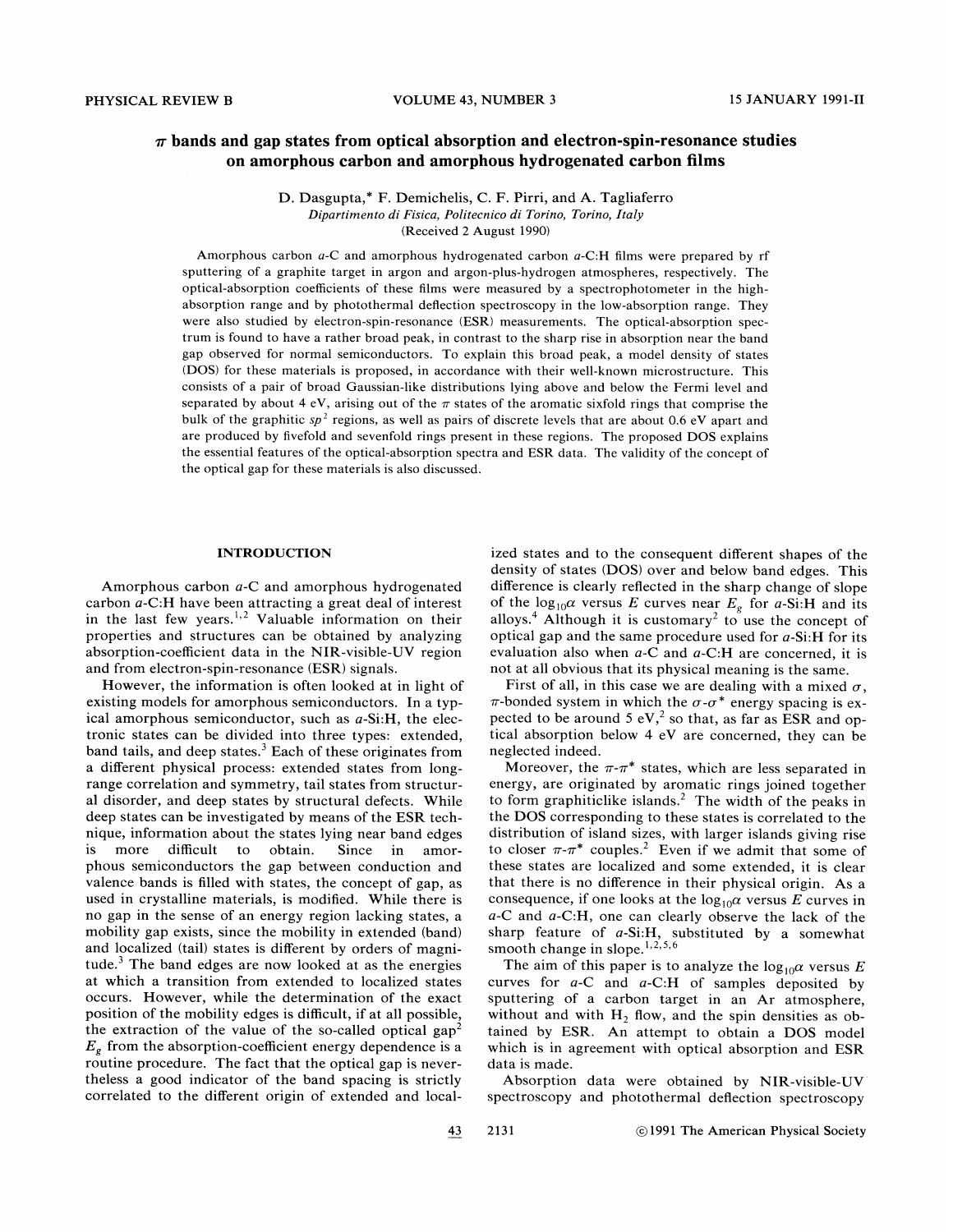(PDS). The details of the Tauc model for the optical gap in amorphous semiconductors and the limit of its applicability are discussed. It is shown, through the evaluation of the absorption coefficient, that a sharp change in the DOS shape near band edges is not necessary to explain the linearity of the Tauc plot. Instead, broad  $\pi$  and  $\pi^*$ peaks, assumed to be Gaussian for simplicity, can explain the shape and magnitude of the absorption coefficient.

The expected contribution of these peaks to the ESR signal, obtained by extending the Gaussian bands up to the Fermi level, is much lower than the experimentally observed signal, hence another possible contribution to the ESR signal (arising from oddfold rings) is considered and justified.

Finally, a sketch of the DOS relevant to determine the optical and spin properties of  $a$ -C and  $a$ -C:H is made and shown to be in agreement with literature data for a-C and  $sp^2$ -rich a-C:H.

# FILM DEPOSITION AND ANALYSIS

The films were deposited at room temperature by rf sputtering of a carbon cathode (purity 99.999%; 20 cm in diameter) in an Ar  $(a-C)$  or Ar-H<sub>2</sub>  $(a-C:H)$  atmosphere. For a-C samples, Ar fiow rate was set at 80 SCCM (where SCCM denotes cubic centimeter per minute at STP), pressure was kept at 3.3 Pa, and rf power varied from 300 to 500 W. For a-C:H films, the same Ar flow rate and pressure were used, rf power was fixed at 300 W, and hydrogen flow rate varied from 5 to 35 SCCM.

In the following,  $a$ -C samples are labeled with a C followed by rf power in watts and a-C:H by CH followed by hydrogen flow rate in SCCM. It should be noted that sample C300 could also be designated as CH00.

Hydrogen content was estimated by elastic recoil detection analysis (ERDA) measurements and carbon content by Rutherford backscattering spectroscopy: CH samples were found to contain approximately 30 at. % of H. Optical measurements were recorded on a Perkin Elmer UV-visible-NIR Lambda 9 Spectrophotometer in the  $0.4 - 1.6$ - $\mu$ m range.

The absorption coefficient in the high-absorption region was extracted from optical measurements following the procedure reported in Ref. 7. In the low-absorption region,  $\alpha < 10^4$  cm<sup>-1</sup>, it was obtained by means of PDS measurements.<sup>8</sup> ESR measurements were carried out by a Varian EPR 109 spectrometer on films deposited on quartz substrates at room temperature, with an incident power less than <sup>1</sup> mW in order to prevent saturation. The absolute spin density and g shift were obtained by comparison with diphenylpicrylhydrazyl (DPPH) standard sample ( $g = 2.0036$ ) and Varian pitch ( $g = 2.0029$ ).

#### EXPERIMENTAL RESULTS

Figure <sup>1</sup> reports the experimentally observed absorption-coefficient curves and the fitting curves (obtained as specified below) for two of our samples: as men-



FIG. 1. Plot of the optical-absorption coefficient  $(\alpha)$  as a function of photon energy  $(E)$  for two of our samples along with theoretical curves obtained by fitting with Eq. (5) (see text). A plot of  $\alpha$  for an *a*-SiC:H sample is also shown for comparison. CH05:  $\triangle$  (experimental), — (theoretical). C500:  $\triangle$  (experimental),  $-\cdots$  (theoretical). a-Sic:H (10 at. % C):  $\bullet$  (experimental)

tioned in the Introduction, no sharp changes of slope are observed, but only broad shoulders. A typical curve for a-SiC:H is also shown, in order to emphasize the difference between the two types of absorption curves.

Figure 2 shows the  $\sqrt{\alpha(E)E}$  versus E plot of the data in the high-absorption region and their linear interpolation, following the standard procedure set by  $T$ auc<sup>9</sup> for the extraction of the optical gap. Again, the difference between our samples and a-SiC:H is quite prominent. Especially, the larger departure from the interpolating line in our samples with respect to a-SiC:H and the different slope of the line should be noted.

In the following paragraphs, we attempt to explain the above-quoted differences in behavior among  $a-C$ ,  $a-C:H$ , and a-SiC:H in terms of the standard theory for optical absorption in amorphous semiconductors, making use of the fact that in  $a$ -C and  $a$ -C:H, levels corresponding to the  $\pi$  and  $\pi^*$  states are present which have no counterpart for a-Si.



FIG. 2. Plot of  $(\alpha E)^{1/2}$  against E for the same samples as in  $CH05, \bigstar$ ; C500,  $\blacksquare$ ; a-SiC:H,  $\spadesuit$ .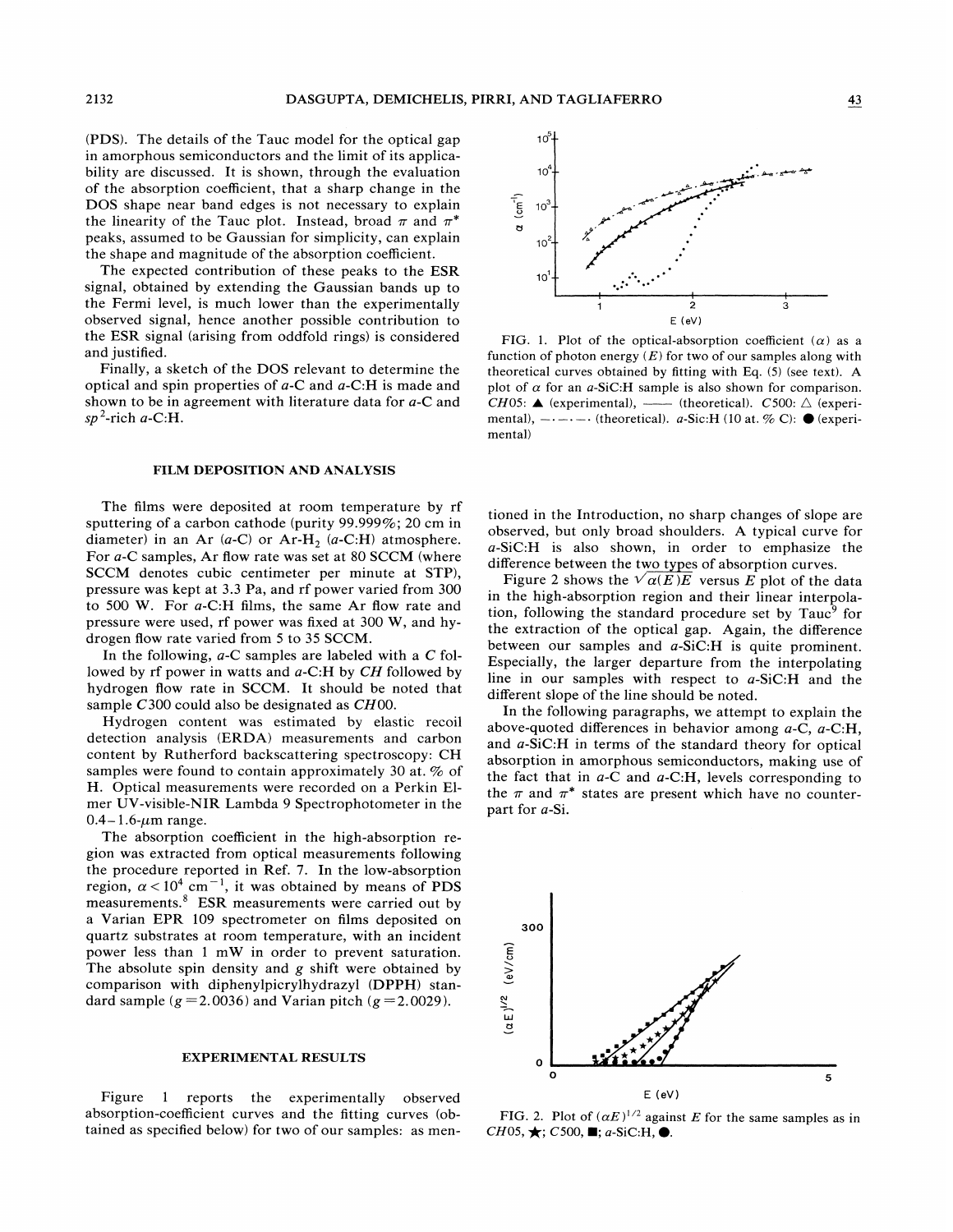### ABSORPTION COEFFICIENT AND TAUC GAP

The fundamental quantity correlated to the DOS is the imaginary part of the dielectric constant. For nondirect optical transitions and within the one-electron approximation, it is given, at  $0 K$ , by<sup>10</sup>

$$
\epsilon_2(E) = \left[2\pi e \frac{\hbar^2}{m}\right]^2 \left[\frac{Q}{E}\right]^2 \frac{4}{\nu \rho_a}
$$
  
 
$$
\times \int_{E_f}^{E_f+E} N_0(Z-E) N_u(Z) dZ , \qquad (1)
$$

where  $E$  is the photon energy,  $e$  is the electronic charge,  $v$ the numbers of valence electrons per atom,  $\rho_A^{}$  the atomic density,  $N_0$  the density of occupied states,  $N_u$  the density of unoccupied states, and  $Q$  the matrix element of the optical transition. Since absorption coefficient  $\alpha(E)$  is given by

$$
\alpha(E) = \frac{2\pi}{hcn} E \epsilon_2(E) , \qquad (2)
$$

where  $n$  is the refractive index,  $h$  the Planck constant, and c the speed of light, we can write

$$
\alpha(E) = \frac{K}{E} \int_{E_f}^{E_f + E} N_0(Z - E) N_u(Z) dZ , \qquad (3)
$$

where  $K$  is defined as

$$
K = \frac{(2\pi)^3 e^2 \hbar^3}{m^2 c n} Q^2 \frac{4}{\nu \rho_\alpha} \; .
$$

To work out the expression for the optical gap, Tauc assumed a parabolic behavior of the bands near the edges<br>and a constant momentum transition, so obtaining<br> $\alpha(E)E = B(E - E_g)^2$ , (4) and a constant momentum transition, so obtaining

$$
\alpha(E)E = B(E - Ee)2,
$$
\n(4)

which is represented, on a  $\sqrt{\alpha(E)E}$  versus E plot, by a straight line that intercepts the E axis for  $E=E<sub>e</sub>$ , since B is a constant. Although the assumptions leading to the Tauc relation may not be fulfilled, plots of  $\sqrt{\alpha(E)E}$ versus  $E$  for  $a$ -C and  $a$ -C:H show a linear zone and the Tauc gap has provided a simple parametrization of the absorption edge.

Since in a-C and a-C:H the broadening of the  $\pi$  and  $\pi^*$ is correlated to the distribution of island size, we will assume, as a first approximation, a Gaussian form for the bands. For the sake of simplicity, we assume the bands to be symmetric with respect to Fermi level (set as the zero of the energy scale:  $E_{\pi} = -E_{\pi^*}$ and size, we will as-<br>
ussian form for the<br>
e assume the bands<br>
mi level (set as the<br>
e

$$
N_0(E') = N_{\pi \max} \exp \left[ -\frac{(E' - E_{\pi})^2}{2\sigma^2} \right],
$$
  

$$
N_u(E'') = N_{\pi \max} \exp \left[ -\frac{(E'' - E_{\pi^*})^2}{2\sigma^2} \right].
$$

Substituting in Eq. (3) and integrating, we find that

$$
\alpha(E) = K \sqrt{\pi} \sigma N_{\pi \max}^2 \exp\left[-\left(\frac{2E_{\pi^*} - E}{2\sigma}\right)^2\right]
$$

$$
\times \frac{\text{erf}[E/(2\sigma)]}{E} .
$$
 (5)

As can readily be observed, the shape of the absorption coefficient is determined only by  $E_{\pi^*}$  and  $\sigma$ , that is, the position and width of the peaks. The Tauc function is given by

$$
\sqrt{\alpha(E)E} = C \exp\left[-\frac{1}{2}\left[\frac{2E_{\pi^*} - E}{2\sigma}\right]^2\right] \sqrt{\text{erf}[E/(2\sigma)]},\tag{6}
$$

where  $C$  is defined as

$$
C = (K\sqrt{\pi}\sigma N_{\pi \max}^2)^{1/2}.
$$

The exponential factor is a Gaussian centered at  $E=2E_{\pi^*}$  and having a width of  $2\sigma$ . In the low-energy region a deformation of the Gaussian is caused by the presence of the error function. A quasilinear behavior is expected near the point of inflection, so that a line having as slope the derivative of the function in such a point will be a good approximation of the curve over a wide range of energies.

To check if the assumption of Gaussian bands is sufficient to explain both the absorption curve and the Tauc gap values obtained, we will proceed in the following way.

(1) Fitting of the absorption curve in the lowabsorption region by means of Eq. (5), in order to obtain the parameters of the Gaussian bands and the factor C.

(2) Use of the parameters so obtained to generate, by means of Eq. (6), the  $\sqrt{\alpha(E)E}$  curve in the highabsorption region.

(3) Determination of the Tauc parameters  $B'$  and  $E'_{g}$ and their comparison with the ones obtained analyzing optical-abosrption experimental data.

The application of this procedure leads us to the results reported in Table I, where B and  $E_g$  are the experimenta values and  $B'$  and  $E'_{g}$  those obtained as specified above, and to the fitting curves of Fig. 1. The two curves shown correspond to samples with the lowest and highest values of absorption. It is clear from that figure that the fitting curves are well approximating experimental data.

The values in Table I show the accuracy of the approach, since only departure from the measured values of ess than  $\frac{1}{10}$  of an eV for  $E_g$  and about 20% for B are observed. These values have to be compared with the nonrealistic, as expected, estimates obtained by applying the above-quoted procedure to the a-SiC:H curve of Fig. 1.

It can also be observed that, while the shape of the absorption coefficient is determined, as said above, only by  $E_{\pi^*}$  and  $\sigma$ , its absolute value is also determined by the parameters of Fq. (5). Assuming reasonable values of the parameters ( $v=1$ , since only  $\pi$  electrons are involved;  $p=1.5$ , g/cm<sup>3</sup>, from which  $\rho_A$  is obtained; *n* as measured;  $N_{\pi \text{max}} = 10^{22}$  states/eV cm<sup>3</sup>) the curves can be fitted using values of the matrix element of a few A, fully compatible with theoretical estimates. If one instead uses the standard value for the DOS at the band edges  $N_c = 5 \times 10^{21}$  states/eV cm<sup>3</sup>) and inserts it in the appropriate expression for parabolic band edges,<sup>9</sup> it turns out that the matrix element is of the order of some tens of  $\AA$ , too large to be acceptable.<sup>9</sup>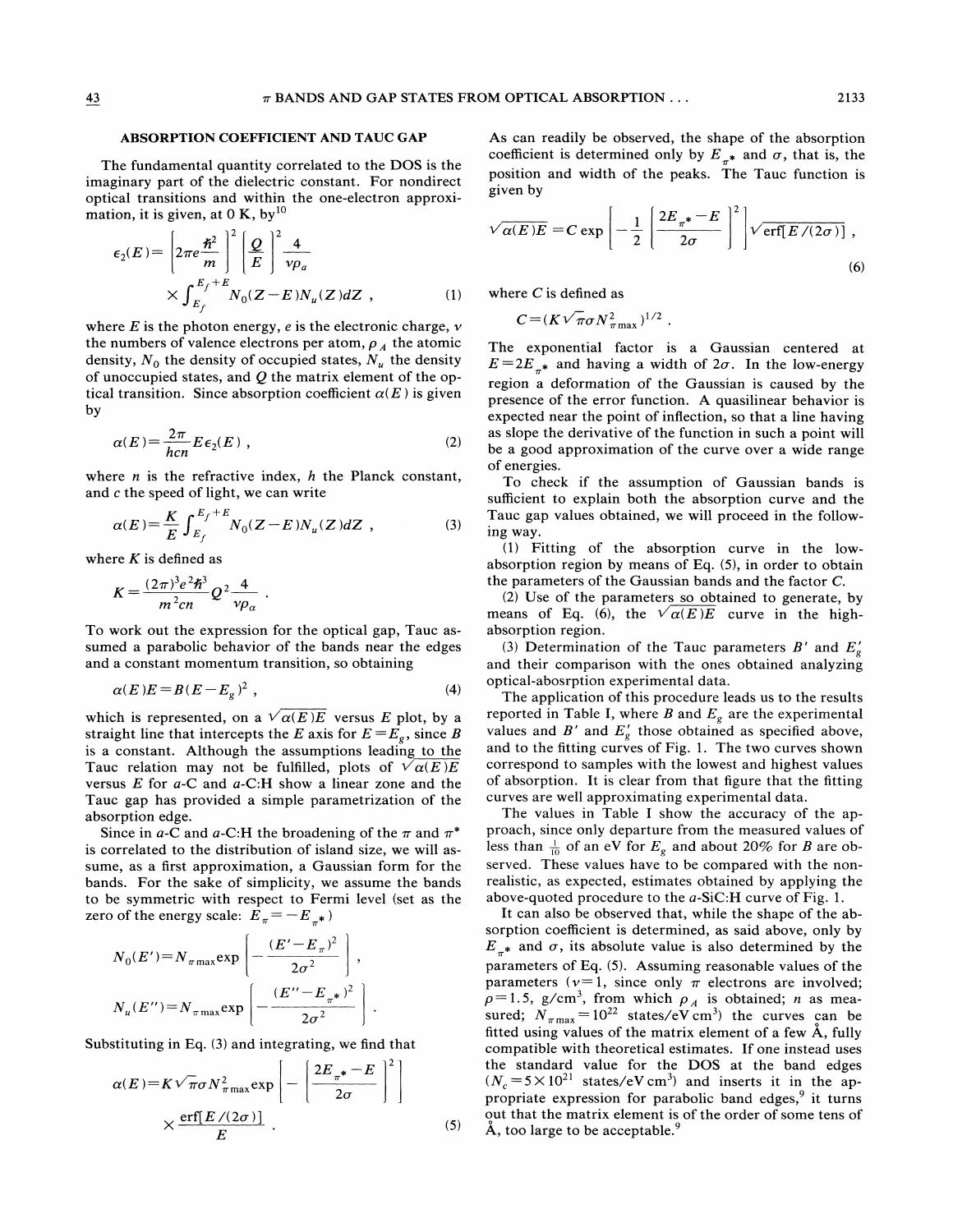| Sample           | $E_{\pi}$<br>(eV) | $\sigma$<br>(eV) | $E'_{g}$<br>(eV) | B'<br>$(eV cm)^{-1}$ | $E_{g}$<br>(eV) | B<br>$(eV cm)^{-1}$  |  |
|------------------|-------------------|------------------|------------------|----------------------|-----------------|----------------------|--|
| C <sub>300</sub> | 1.72              | 0.50             | 1.44             | $1.11 \times 10^4$   | 1.46            | $1.41 \times 10^{4}$ |  |
| C <sub>350</sub> | 1.72              | 0.60             | 1.06             | $1.38 \times 10^{4}$ | 0.97            | $1.18 \times 10^{4}$ |  |
| C400             | 1.85              | 0.67             | 1.05             | $1.42 \times 10^{4}$ | 0.98            | $1.18 \times 10^{4}$ |  |
| C <sub>440</sub> | 1.65              | 0.50             | 1.30             | $1.43 \times 10^{4}$ | 1.24            | $1.00 \times 10^{4}$ |  |
| C <sub>500</sub> | 1.75              | 0.65             | 0.94             | $1.52 \times 10^4$   | 0.90            | $0.93 \times 10^{4}$ |  |
| CH05             | 1.75              | 0.50             | 1.50             | $1.23 \times 10^4$   | 1.45            | $1.00 \times 10^{4}$ |  |
| CH12.5           | 1.62              | 0.48             | 1.32             | $1.21 \times 10^4$   | 1.37            | $1.29 \times 10^{4}$ |  |
| CH20             | 1.95              | 0.73             | 1.23             | $1.18 \times 10^{4}$ | 1.24            | $1.12 \times 10^4$   |  |
| CH27.5           | 1.60              | 0.50             | 1.20             | $1.38 \times 10^{4}$ | 1.21            | $1.30 \times 10^4$   |  |
| CH35             | 1.80              | 0.60             | 1.21             | $1.43 \times 10^{4}$ | 1.18            | $1.00 \times 10^{4}$ |  |
| $a-SiCiH$        | 2.17              | 0.36             | 2.9              | $3.18 \times 10^{5}$ | 2.00            | $1.00 \times 10^{5}$ |  |

TABLE I. Tauc and Gaussian parameters.

Although the Gaussian shape of the bands is only a first-order approximation, it gives convincing results, so that one can observe the fo11owing.

(a) There is no difference in the origin of the states sitting below and above the "optical band edges. "

(b) Since only the shape and position of the Gaussian affect the  $E'_g$  value, there is no direct connection between affect the  $E_g$  value, there is no direct connection betwees<br>the "mobility gap," the distance between the threshold dividing localized from extended states, and the value of the optical gap. Instead, the localization is correlated to the number of states at a given energy, that is, to both the height and the shape of the peaks.

(c) As a limiting case, the  $\pi$  and  $\pi^*$  bands can be completely localized and still an optical gap will be obtained from the Tauc plot.

(d) The optical gap value is a purely indicative parameter, when a characterization of the material is looked for.

(e)  $E_{04}$  [the energy value at which  $\alpha(E) = 10^4$  cm<sup>-1</sup>], customarily used as an alternative to the Tauc gap, is even less significant, since no relation can be traced to significant characteristics of the material (observe the absolute values of  $\alpha$  in Fig. 1 and compare with the values of Table I).

Since larger islands give rise to closer  $\pi$ - $\pi$ <sup>\*</sup> couples and only infinite islands can produce sixfold states at Fermi level,  $\pi$  and  $\pi^*$  bands will not reach Fermi level. A faster decrease than Gaussian as the Fermi level is approached is then expected. As a consequence, no significant contribution to the ESR signal from the tails of the bands is foreseen. Anyhow, using the parameters of Table I and the Fermi-Dirac function, the number of unpaired spins can be estimated and are found to be well below measured values. To explain the ESR signal, then, contribution from other states has to be considered.

## ORIGIN OF ESR SIGNALS

In amorphous tetrahedral semiconductors the excess absorption coefficient, obtained by integrating the residual absorption coefficient (after subtraction of the exponential component) down to the low-energy limit of the spectrum, is related to the spin density measured by  $ESR^{4,11}$ Hence both ESR and PDS can give the same information on uncharged defects. Such a relation is not expected to exist in a-C and a-C:H.

In Table II we report values of the spin density  $(N_s)$ , g values, and peak-to-peak amplitudes ( $\delta H_{\rm PP}$ ) for all the samples. In every case, a spin-density value of over  $10^{19}$ /cm<sup>3</sup> was obtained. These values are too high to be derived from the Gaussian tails of  $\pi$  bands as introduced above. Probably these arise from fivefold and sevenfold aromatic rings with unpaired electrons lying near the Fermi level.<sup>2</sup>

The presence of such gap states has negligible influence on the  $\alpha$  versus  $h\nu$  curves, unlike in usual amorphous semiconductors, because of the broad Gaussian shape of the  $\pi$  and  $\pi^*$  bands in this case. In Table II we can also observe a difference of two orders of magnitude in  $N<sub>s</sub>$  between hydrogenated and nonhydrogenated samples. The reason could be that H partially saturates the dangling bonds, or, by decreasing coordination number, releases internal stress responsible for unpaired spins.

Saturation measurements were also performed on all samples. In a previous work<sup>12</sup> saturation was observed for a-C:H samples with about  $10^{18}$  spins/cm<sup>3</sup> and explained by the delocalization effects and low spin-lattice coupling of the unpaired electrons. In this case, we have observed saturation at about 5 mW only in the sample with the lowest  $N_s$ , while all the other samples showed no saturation up to a power level of 30 mW. Probably a high value of  $N_s$  implies a strong spin-spin coupling which would prevent saturation.

TABLE II. ESR parameters.

|                  | $N_{\rm s}$        |        | $\Delta H_{\scriptscriptstyle\rm PP}$ |
|------------------|--------------------|--------|---------------------------------------|
| Sample           | $(cm^{-3})$        | g      | $(10^{-4} T)$                         |
| C <sub>300</sub> | $6 \times 10^{20}$ |        | 6                                     |
| C <sub>350</sub> | $1 \times 10^{21}$ | 2.0035 | 7                                     |
| C400             | $1 \times 10^{21}$ | 2.0029 | 10                                    |
| C <sub>440</sub> | $8 \times 10^{20}$ | 2.0030 | 7                                     |
| C500             | $9 \times 10^{20}$ | 2.0023 | 8.5                                   |
| CH05             | $1 \times 10^{19}$ |        | 8.5                                   |
| CH12.5           | $1 \times 10^{20}$ | 2.0026 | 7.5                                   |
| CH20             | $8 \times 10^{19}$ | 2.0026 | 5.5                                   |
| CH27.5           | $1 \times 10^{20}$ | 2.0023 | 7                                     |
| CH35             | $2 \times 10^{20}$ | 2.0023 | 4.5                                   |